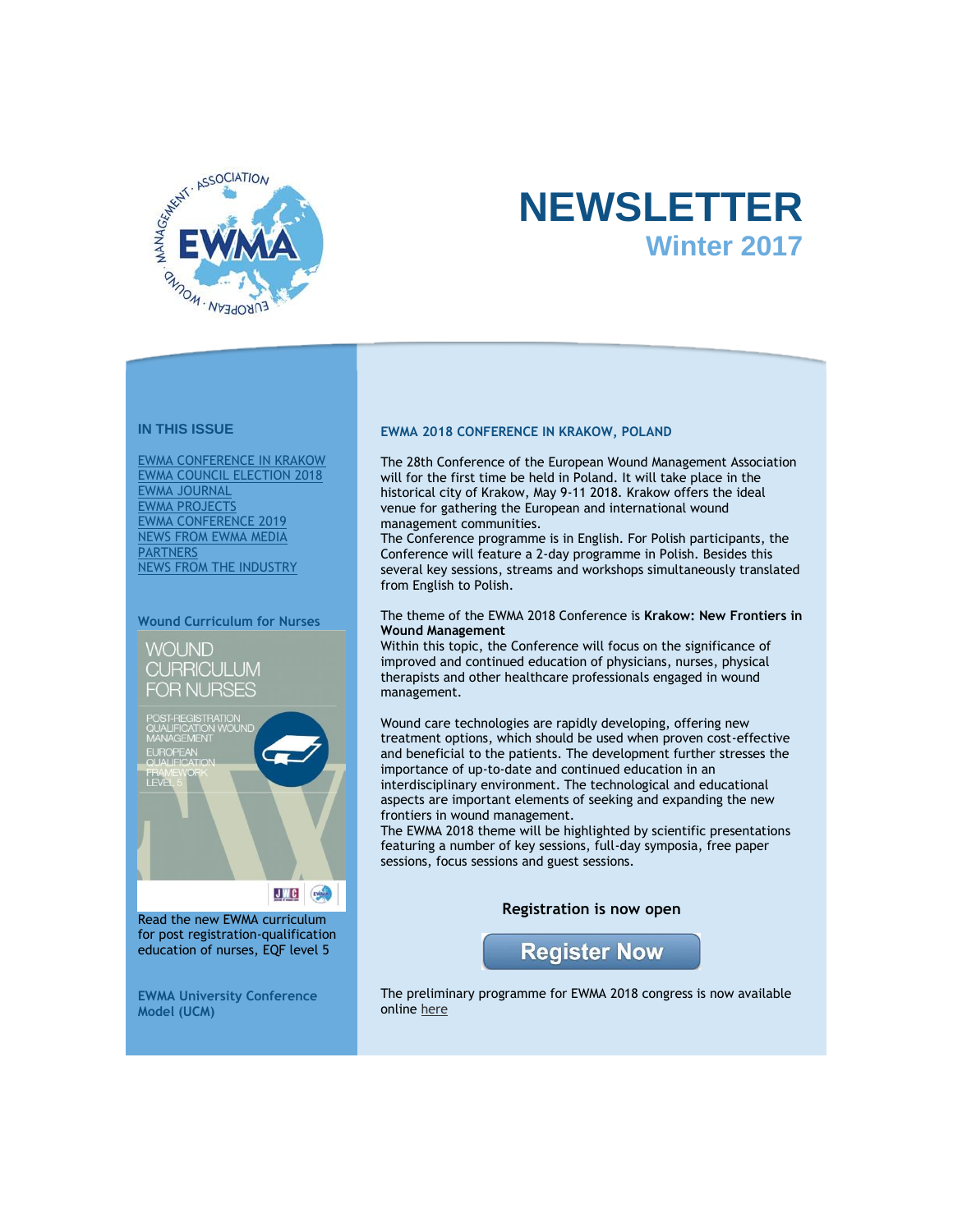

# Bring your students to a whole new level!

The EWMA Conference offers a unique setting for learning, which international wound care specialists, studying post-graduate qualifications in wound management at universities all over Europe, use each year as part of the curriculum while engaging in a network of peers. Read more about the EWMA UCM [here](http://click.icptrack.com/icp/relay.php?r=&msgid=2081647&act=111111&c=614578&destination=http%3A%2F%2Fewma.org%2Fwhat-we-do%2Feducation%2Fewma-ucm%2F) or contact th[e](mailto:ewma@ewma.org) EWMA **Secretariat** 





high standard education programmes for health care professionals, we offer the possibility to have wound management courses endorsed by EWMA.

For more information go to the [EWMA website](http://click.icptrack.com/icp/relay.php?r=&msgid=2081647&act=111111&c=614578&destination=http%3A%2F%2Fewma.org%2Fwhat-we-do%2Feducation%2Fewma-endorsements%2F) or contact the [EWMA Secretariat](mailto:ewma@ewma.org) 





Find more information about the conference and the programme at th[e conference website](http://click.icptrack.com/icp/relay.php?r=&msgid=2081647&act=111111&c=614578&destination=http%3A%2F%2Fewma.org%2Fewma-conference%2F2018%2F)

# **CALL fOR NOMINATIONS FOR EWMA COUNCIL ELECTION 2018**

Are you a member of EWMA or of one of our Cooperating Organisations and considering standing for election for the EWMA Council in 2018? [Read more here](http://click.icptrack.com/icp/relay.php?r=&msgid=2081647&act=111111&c=614578&destination=http%3A%2F%2Fewma.org%2Fabout-ewma%2Fcouncil%2Fguidelines-for-council-election%2F)

## **EWMA JOURNAL**

Read the latest version of the EWMA Journal! The October 2017 issue presents a range of scientific articles as well as updates and information about current activities of EWMA and our national and international partner organisations.

**[Find the latest and previous issues of the EWMA journal here](http://click.icptrack.com/icp/relay.php?r=&msgid=2081647&act=111111&c=614578&destination=http%3A%2F%2Fewma.org%2Fwhat-we-do%2Fewma-journal%2F)**



Deadline for submissions for the Spring 2018 issue of EWMA Journal is 15 January 2018.

Interested in submitting an article? [Read the updated author](http://click.icptrack.com/icp/relay.php?r=&msgid=2081647&act=111111&c=614578&destination=http%3A%2F%2Fewma.org%2Fwhat-we-do%2Fewma-journal%2Fauthor-guidelines%2F)  [guidelines here](http://click.icptrack.com/icp/relay.php?r=&msgid=2081647&act=111111&c=614578&destination=http%3A%2F%2Fewma.org%2Fwhat-we-do%2Fewma-journal%2Fauthor-guidelines%2F)

Interested in advertising in the EWMA Journal? [Find more information](http://click.icptrack.com/icp/relay.php?r=&msgid=2081647&act=111111&c=614578&destination=http%3A%2F%2Fewma.org%2Fwhat-we-do%2Fewma-journal%2Fadvertising%2F)  [here](http://click.icptrack.com/icp/relay.php?r=&msgid=2081647&act=111111&c=614578&destination=http%3A%2F%2Fewma.org%2Fwhat-we-do%2Fewma-journal%2Fadvertising%2F)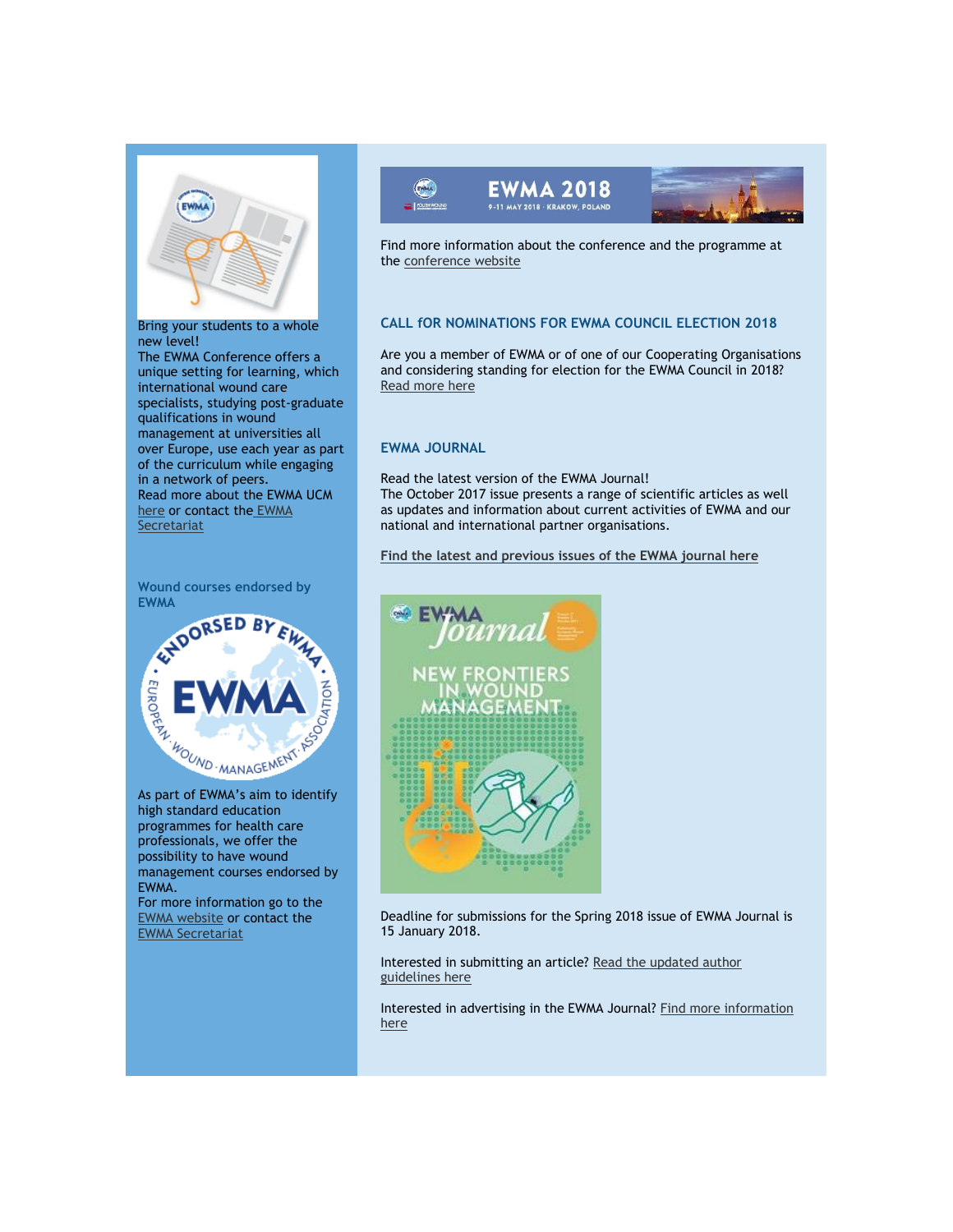# **EWMA PROJECTS & ACTIVITIES**

## **Publications**

**EWMA Documents planned for publication in 2018:** EWMA is currently working on two new documents with planned publication in 2018:

**Advanced Therapies in Wound Management** Read more [here](http://click.icptrack.com/icp/relay.php?r=&msgid=2081647&act=111111&c=614578&destination=http%3A%2F%2Fewma.org%2Fwhat-we-do%2Fewma-projects%2Fwe-are-currently-working-on%2Fadvanced-therapies-in-wound-management%2F)

**Surgical Site Infections (SSI) – Management in hospitals and community care settings** Read more [here](http://click.icptrack.com/icp/relay.php?r=&msgid=2081647&act=111111&c=614578&destination=http%3A%2F%2Fewma.org%2Fwhat-we-do%2Fewma-projects%2Fwe-are-currently-working-on%2Fsurgical-site-infections%2F)

# **EDUCATION**

## **European Wound Management Curriculum: Post-registration qualification of nurses**

EWMA has just finalised a [curriculum for post registration qualification](http://click.icptrack.com/icp/relay.php?r=&msgid=2081647&act=111111&c=614578&destination=http%3A%2F%2Fewma.org%2Fwhat-we-do%2Fewma-projects%2Fwe-are-currently-working-on%2Fwound-curriculum-post-graduate-nurse-education%2F)  [of nurses](http://click.icptrack.com/icp/relay.php?r=&msgid=2081647&act=111111&c=614578&destination=http%3A%2F%2Fewma.org%2Fwhat-we-do%2Fewma-projects%2Fwe-are-currently-working-on%2Fwound-curriculum-post-graduate-nurse-education%2F) . This is the first in a series of three curricula targeting European Qualifications Framework (EQF) levels 5-7. The aim of this initiative is to support more standardised content in existing and future educational programmes. The first curriculum covering EQF level 5 is published as a supplement to the December 2017 issue of Journal of Wound Care.

The next curriculum covering EQF Level 6 is under development and is expected to be finalised in Spring 2018.

The Curriculum EQF Level 5 can be downloaded free of charg[e here](http://click.icptrack.com/icp/relay.php?r=&msgid=2081647&act=111111&c=614578&destination=https%3A%2F%2Fwww.magonlinelibrary.com%2Fdoi%2Fpdf%2F10.12968%2Fjowc.2017.28.Sup12.S1)

#### **PROGRAMMES & PROJECTS**

#### **EWMA Antimicrobial Stewardship Programme**

At this year's Federation of Infection Societies Conference 2017 in Birmingham on 30 November, Rose Cooper and Klaus Kirketerp-Møller presented the main outcomes of their paper on Non-Antibiotic Antimicrobial Alternatives in Wound Management. The paper (in review) is published as a deliverable in the EWMA Antimicrobial Stewardship Programme. The paper and the program in Birmingham were presented in collaboration with the British Society for Antimicrobial Chemotherapy (BSAC). Read more about the EWMA Antimicrobial Stewardship Programme Read more [here](http://click.icptrack.com/icp/relay.php?r=&msgid=2081647&act=111111&c=614578&destination=http%3A%2F%2Fewma.org%2Fwhat-we-do%2Fewma-projects%2Fwe-are-currently-working-on%2Fantimicrobial-stewardship%2F) 

#### **EWMA Wound Centre endorsements**

EWMA is currently working to establish a programme for European wound centre endorsements in collaboration with the cooperating organisations of EWMA. The first course on wound centre auditing will be offered during the EWMA 2018 Conference in Krakow, Poland. Course participants must be appointed by a EWMA Cooperating Organisation.

You can read more about the EWMA Wound Centre endorsement programme [here](http://click.icptrack.com/icp/relay.php?r=&msgid=2081647&act=111111&c=614578&destination=http%3A%2F%2Fewma.org%2Fwhat-we-do%2Fcentre-endorsements%2F)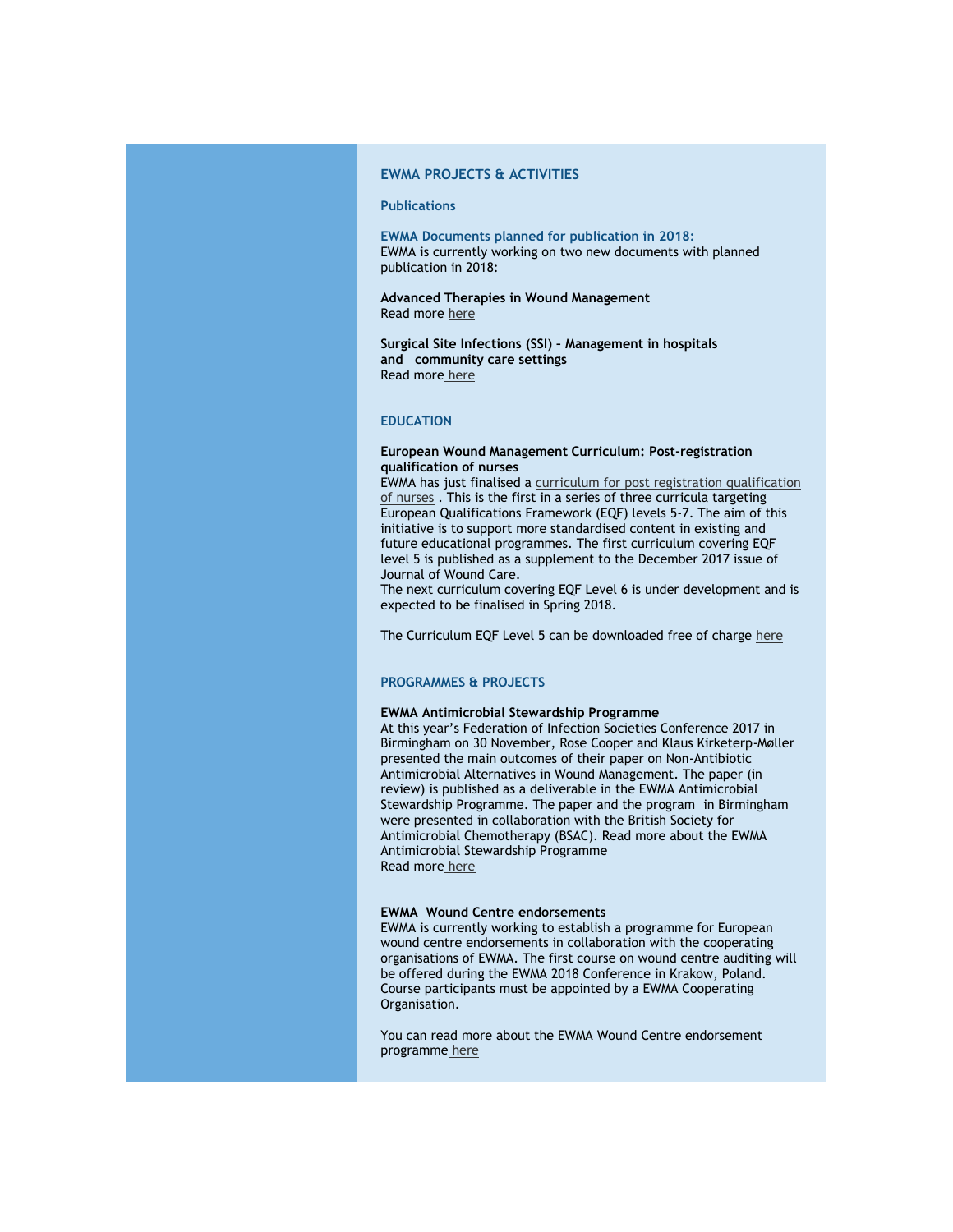EWMA will open the wound centre endorsement programme in Spring 2018. Centre managers who are interested in applying for endorsement, are welcome to contact the EWMA Secretariat [ewma@ewma.org](mailto:ewma@ewma.org) for further information.

## **ADVOCACY**

**EWMA adopted as stakeholder in the EU Joint Action on Antimicrobial Resistance and Healthcare-Associated Infections** As part of the ongoing EWMA Antimicrobial Stewardship Programme, EWMA has been adopted as a stakeholder in the EU Joint Action on Antimicrobial Resistance and Healthcare-Associated Infections (EU-JAMRAI). As such, EWMA took part in the kick off meeting for this high profile project on 13 September in Paris. Here, the project owners, stakeholders and representatives from WHO, OECD and the EU commission met to discuss the focus areas of the project and present the different work packages.

Read more in the latest issue of EWMA Journal p. 7[6 here](http://click.icptrack.com/icp/relay.php?r=&msgid=2081647&act=111111&c=614578&destination=http%3A%2F%2Fewma.org%2Fwhat-we-do%2Fewma-journal%2F)

#### **Joint EPUAP-EWMA Pressure Ulcer (PU) Prevention and Patient Safety Advocacy Project**

A third background article regarding PU prevention and treatment will be published on the project websites of [EWMA](http://click.icptrack.com/icp/relay.php?r=&msgid=2081647&act=111111&c=614578&destination=http%3A%2F%2Fewma.org%2Fwhat-we-do%2Fewma-projects%2Fwe-are-currently-working-on%2Fpu-prevention-and-patient-safety-advocacy%2F) an[d EPUAP](http://click.icptrack.com/icp/relay.php?r=&msgid=2081647&act=111111&c=614578&destination=http%3A%2F%2Fwww.epuap.org%2Fprojects%2F) For a general update about the project please visit the project websites or consult p. 74-75 in the EWMA Journal October 2017 issue [here](http://click.icptrack.com/icp/relay.php?r=&msgid=2081647&act=111111&c=614578&destination=http%3A%2F%2Fewma.org%2Fwhat-we-do%2Fewma-journal%2F)

# **EWMA CONFERENCE IN 2019**

The 29th EWMA Conference will take place from 5-7 June 2019 in the heart of Gothenburg, Sweden. This charming harbour city is one of the world's most sustainable cities, located at the Swedish waterfront with an exceptional combination of city life, culture and nature.

EWMA 2019 is held in cooperation with the Swedish Wound Care Nurses Association, [SSiS](http://click.icptrack.com/icp/relay.php?r=&msgid=2081647&act=111111&c=614578&destination=http%3A%2F%2FWWW.SARSJUKSKOTERSKOR.SE)

# The theme of the EWMA 2019 Conference is **Person-Centred Wound Care. Who is in Charge of the Wound?**

When all professionals, with their specific competences, work together with the patient, progress can be made and clinical knowledge and competences can be developed and shared. A multidisciplinary inter-professional team and person-centred wound care approach will support the wound healing process, increase patients' quality of life and be more cost effective.

We look forward to welcoming you to Gothenburg in 2019!

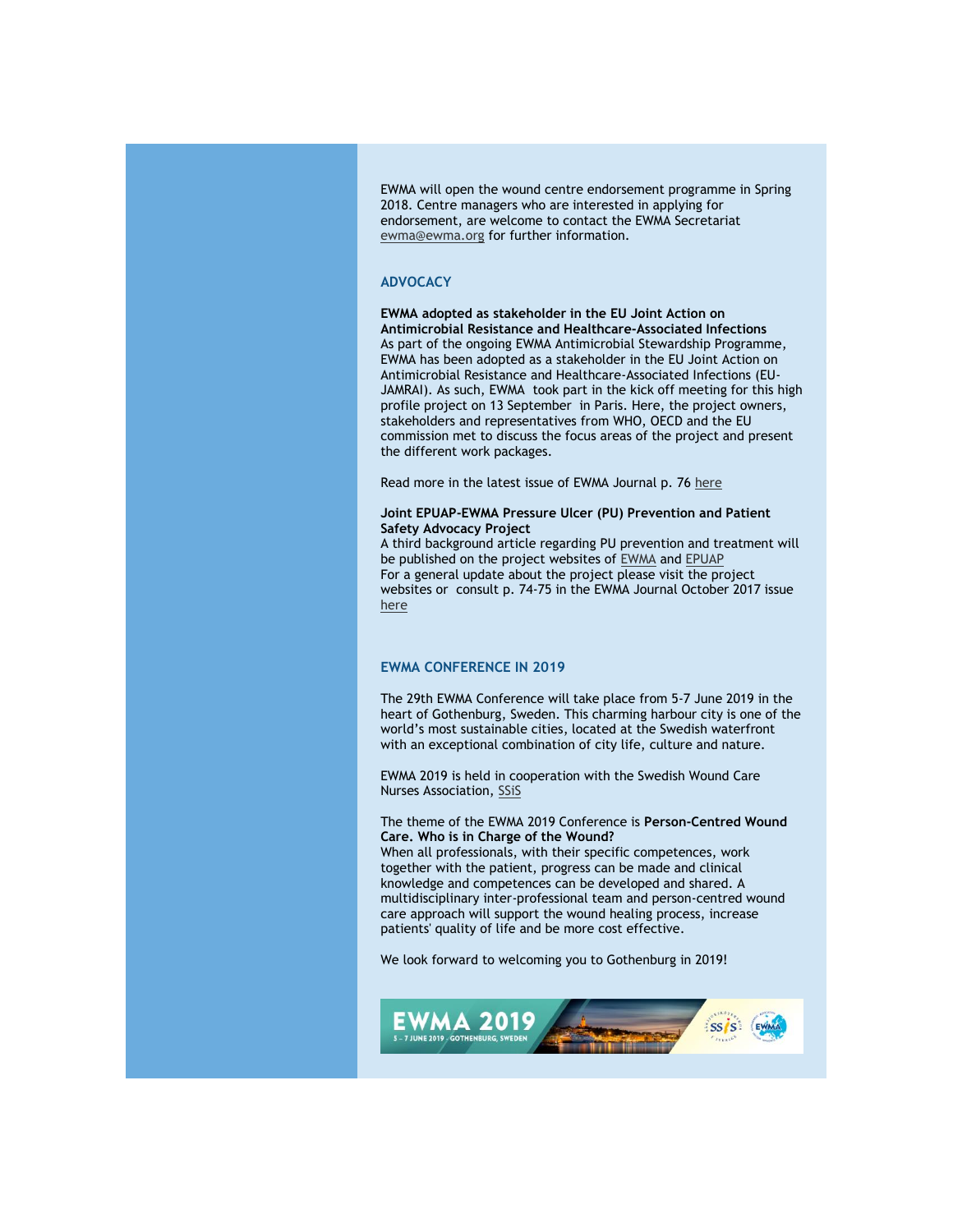Further details to follow [here](http://click.icptrack.com/icp/relay.php?r=&msgid=2081647&act=111111&c=614578&destination=http%3A%2F%2Fewma.org%2Fewma-conference%2Fewma-conferences%2F)

On behalf of the EWMA Council, I wish you all a wonderful Christmas holiday and a happy New Year!

Kind regards,

Sue Bale, EWMA President

**NEWS FROM EWMA MEDIA PARTNERS**

#### **JWC Awards - Deadline for entries extended to 8 January 2018**

JWC has continued to receive many requests for additional time to enter the JWC Awards, the entry deadline has now been extended to Monday 8 January 2018, this deadline will not be extended further.

Enter the JWC Awards today and you could be joining JWC at an evening dedicated to the best wound care has to offer. The awards seeks to recognise the hard work done by healthcare professionals in all fields of wound care.

Have you or your team excelled in wound care? Last year's awards saw entries and nominations from across the globe. Don't miss your chance to celebrate your achievements and recognise excellence in tissue viability and wound care.

Clic[k here](http://click.icptrack.com/icp/relay.php?r=&msgid=2081647&act=111111&c=614578&destination=http%3A%2F%2Fwww.jwcawards.com%2Fcategories-2018%3Futm_source%3DAdestra%26utm_medium%3DEmail%26utm_campaign%3DJWCAwards2018%26utm_term%3DJWCAwards2018%26utm_content%3DJWCAwards2018__categories) to view this year's categories. Remember all entries and nominations are free to submit and JWC welcome nominations for yourself or others. For questions or queries, please call Laura Denne on 020 7501 6748 or email [laura.denne@markallengroup.com](mailto:laura.denne@markallengroup.com)

## **NEWS FROM THE INDUSTRY**

**Coloplast** [Discover how conformability is key for wound healing](http://click.icptrack.com/icp/relay.php?r=&msgid=2081647&act=111111&c=614578&destination=https%3A%2F%2Fwww.coloplast.com%2Fproducts%2Fwound%2Fbiatain-silicone%2F)

# **Smith & Nephew Advanced Wound Management**

[New RCT demonstrates effectiveness of ALLEVYNTM LIFE to prevent](http://click.icptrack.com/icp/relay.php?r=&msgid=2081647&act=111111&c=614578&destination=http%3A%2F%2Fwww.smith-nephew.com%2Fnews-and-media%2Fmedia-releases%2Fnews%2Fnew-rct-demonstrates-effectiveness-of-allevyn-life-to-prevent-the-onset-of-pressure-ulcers%2F)  [the onset of pressure ulcers](http://click.icptrack.com/icp/relay.php?r=&msgid=2081647&act=111111&c=614578&destination=http%3A%2F%2Fwww.smith-nephew.com%2Fnews-and-media%2Fmedia-releases%2Fnews%2Fnew-rct-demonstrates-effectiveness-of-allevyn-life-to-prevent-the-onset-of-pressure-ulcers%2F)

[A 2017 meta-analysis study, carried out by Dr Strugala, has](http://click.icptrack.com/icp/relay.php?r=&msgid=2081647&act=111111&c=614578&destination=http%3A%2F%2Fonline.liebertpub.com%2Fdoi%2F10.1089%2Fsur.2017.156)  [demonstrated the efficacy of PICOTM single-use Negative Pressure](http://click.icptrack.com/icp/relay.php?r=&msgid=2081647&act=111111&c=614578&destination=http%3A%2F%2Fonline.liebertpub.com%2Fdoi%2F10.1089%2Fsur.2017.156)  [Wound Therapy \(NPWT\) used prophylactically for SSI prevention](http://click.icptrack.com/icp/relay.php?r=&msgid=2081647&act=111111&c=614578&destination=http%3A%2F%2Fonline.liebertpub.com%2Fdoi%2F10.1089%2Fsur.2017.156) This compelling clinical evidence shows how PICO continues to provide cost and time efficiencies, whilst simultaneously improving outcomes for patients.

[NEW Consensus Guidelines for the Identification and Treatment of](http://click.icptrack.com/icp/relay.php?r=&msgid=2081647&act=111111&c=614578&destination=http%3A%2F%2Fonlinelibrary.wiley.com%2Fdoi%2F10.1111%2Fwrr.12590%2Fabstract%3Bjsessionid%3DFE0F49E86F2DC89963D97117318DD5E7.f02t04)  [Biofilms in Chronic Non-healing Wounds](http://click.icptrack.com/icp/relay.php?r=&msgid=2081647&act=111111&c=614578&destination=http%3A%2F%2Fonlinelibrary.wiley.com%2Fdoi%2F10.1111%2Fwrr.12590%2Fabstract%3Bjsessionid%3DFE0F49E86F2DC89963D97117318DD5E7.f02t04)

**Urgo Medica**